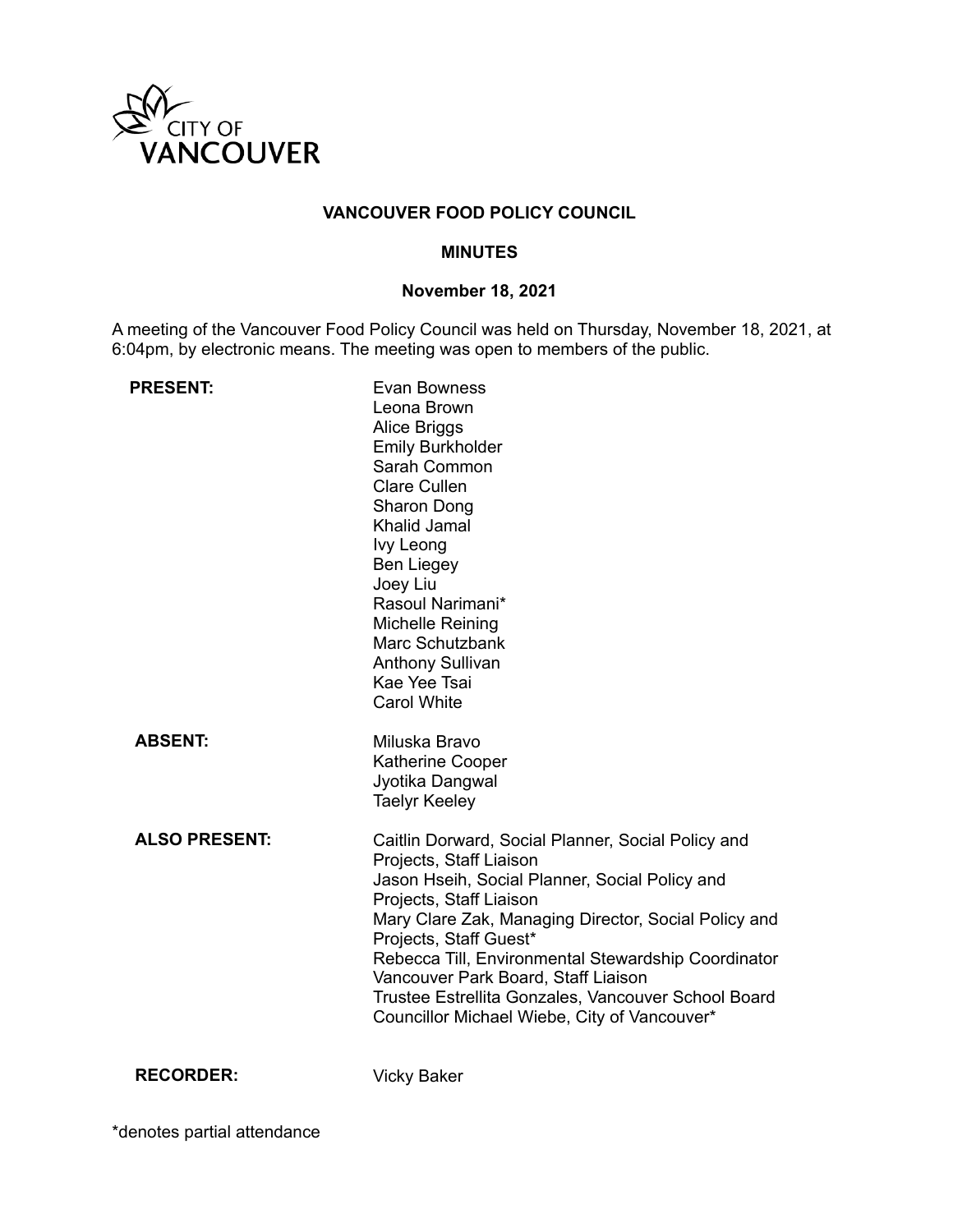## **WELCOME**

The Chair acknowledged that we are meeting on the stolen and ancestral homelands of the ʷməθkʷəy̓ əm (Musqueam), sḵwx̱wú7mesh (Squamish), and sel̓ íl̓ witulh (Tsleil-Waututh) Nations, and reminded members of the commitment to honour the land, and thinking to the directions of those who have stewarded the land, to also build stronger food systems that move us toward justice.

The recent and ongoing climate change induced flooding and state of emergency, in addition to much hardship in recent months, were acknowledged. It was noted it is important to consider farmers and Indigenous people whose foodlands have been damaged by landslides and flooding. This is an example of how vulnerable Vancouver's food system is, and there is a need to consider what this means for the VFPC's work going forward.

Staff noted that the City's Emergency Operations Centre (EOC) is monitoring for shortages of critical supplies (food, medicine, hygiene). Members are asked to alert staff liaisons if they hear of shortages in the community so that this information can be shared with the EOC.

#### **1. Online meeting reminders**

Staff explained that members of the public are muted by default, but can use chat. Council members were reminded that voting must be done verbally and that items in the chat are not recorded in the minutes. Five members of the public attended.

#### **2. Approval of draft meeting minutes, September 9th meeting**

MOVED by Marc Schutzbank SECONDED by Michelle Reining

> THAT the Vancouver Food Policy Council approve the Minutes from the meeting of September 9, 2021, as circulated.

#### CARRIED UNANIMOUSLY

#### **3. Liaison Updates**

- Councillor Wiebe
	- $\circ$  Council is currently in the process of reviewing the draft Operating Budget for 2022. Cllr. Wiebe noted that there are elements in the City's plans that are not resourced and difficult decisions need to be made. Members are encouraged to come speak to the importance of those elements and share relevant information at the upcoming Council meeting about the Operating Budget, which is taking place on December 1<sup>st</sup>. ANTHONY and LEONA to help.
	- $\circ$  MARC to contact Councillor Wiebe directly to request further details about which elements might be cut and what the timeline is.
- Trustee Gonzalez
	- $\circ$  Suggested that VFPC could consider bundling simple motions and including them as "consent agenda" items to speed process for simple items.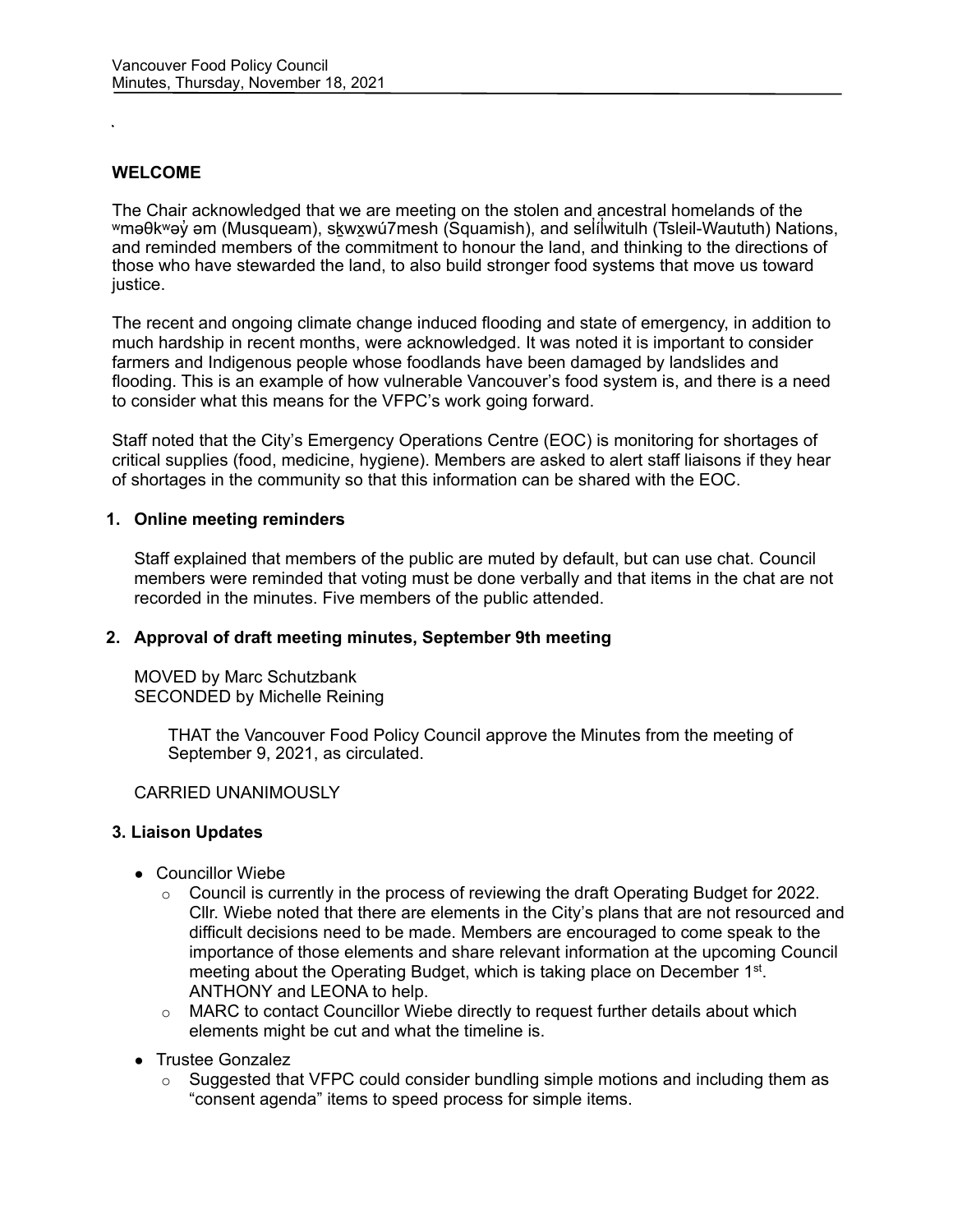- $\circ$  The Education Plan (strategic plan) has begun and will go to trustees for review in January for approval.
- $\circ$  New superintendent Helen McGregor starts in January and will work with employees to operationalize those goals.
- o Applications are open for the VSB Ad-hoc Food working group. Will begin in January and meet for several months. VSB is seeking subject matter expertise in poverty, food insecurity reduction, etc. Trustee Gonzalez will be 1 of 2 Trustees in the group.
- $\circ$  VSB has done surveys around anti-racism work and has a Plan that will be implemented.
- $\circ$  Budget time has begun; the reduction of 1000 students from 2019 will affect funding. Families are leaving the district; VSB needs to work with the City Council on housing and childcare. The Ministry of Education is launching an initiative for seamless childcare for 3-5 yr old children.
- Park Board Rebecca Till
	- $\circ$  The LFSAP Plan was approved, and work on implementation will begin. A budget request has been submitted to resource the Plan; many commissioners understood the need for funding to back the Plan. Members who spoke at the Board meeting were thanked for their contributions.
- Deferred: Social Policy Caitlin Dorward
- 4. Working Group Updates and VFPC work plan

Working Groups shared the term priorities that are outlined in the draft workplan.

Members of the public were reminded that they are able to join working groups. The workplan is a living document and can be updated as needed.

#### **Motion to accept 2021-22 workplan**

MOVED by Joey Liu SECONDED by Leona Brown

To approve the working group priorities as written in the VPFC Work Plan 2021.

# CARRIED UNANIMOUSLY

CAITLIN to share the workplan with Clerks office, who will share it with City Council.

#### **5. Admin Team updates**

#### **5.1 Motion to accept Community Agreements**

The Admin Team presented an updated common definitions document and Community Agreements, and discussed the intent that these documents inform the VFPC's work together (see both appended).

MOVED by Leona Brown SECONDED by Ben Liegly

> To accept and approve the VFPC Community Agreement and to accept and approve the Shared Definitions Document.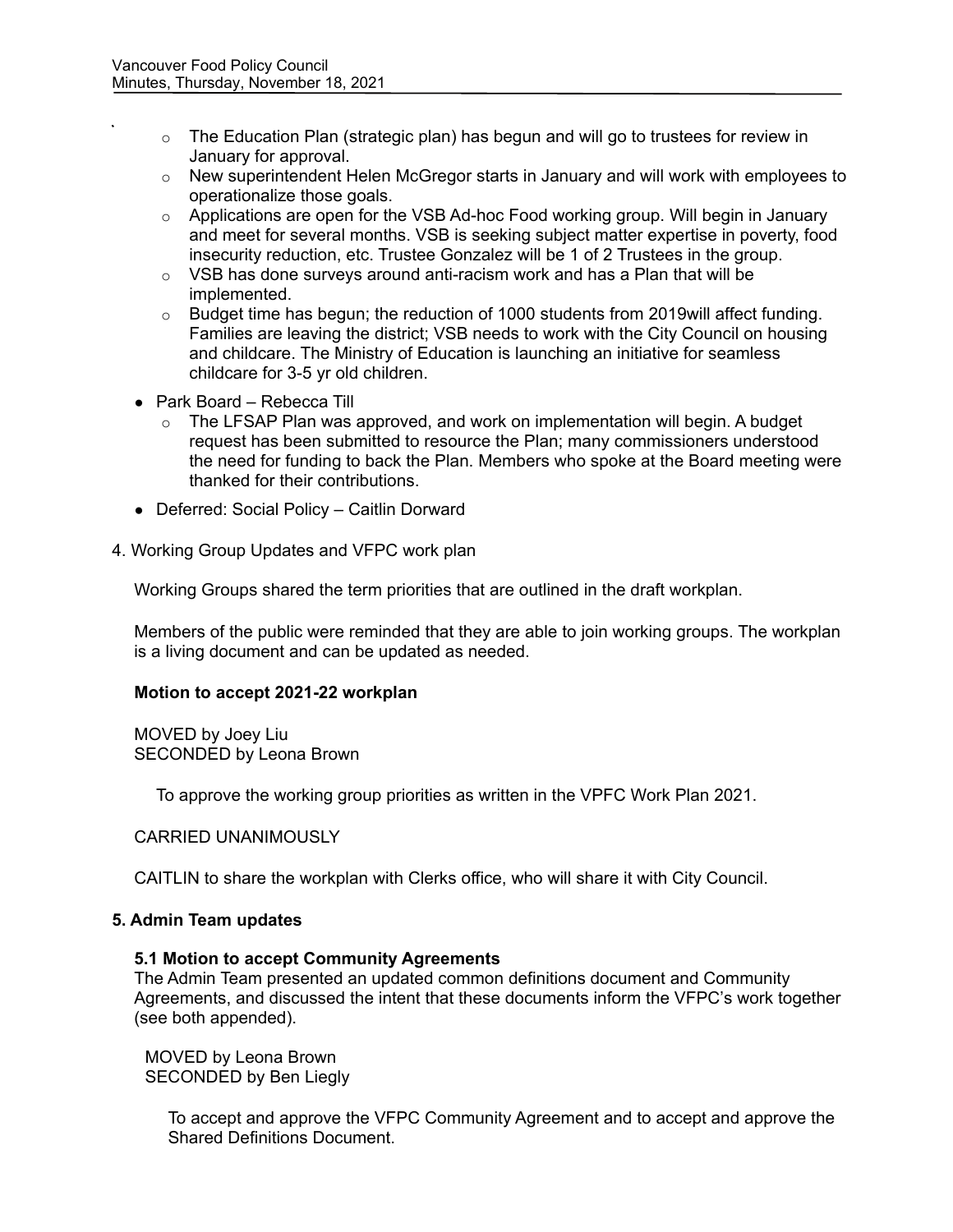# CARRIED UNANIMOUSLY

**5.2 Call from clerk's office around ongoing review and improvement of advisory bodies** The admin team has started to draft a letter to provide feedback to the Clerk's office on advisory body process, recruitment, and governance. Feedback will inform Clerk's office staff review of the Advisory Bodies as a whole and a report to Council anticipated for March 2022. Feedback on the draft letter from other VFPC members is encouraged.

SARAH to share the draft letter.

# **5.3 Guest speakers**

Caitlin sent meeting dates for 2022 VFPC meetings. Admin Team is encouraging all Working Groups to participate in planning the 2022 meetings – eg: identifying topics, guests, and potential motions. Connect with Admin Team early to get on the schedule. A "future meeting topics" document is also available in the Drive for reference of what is being planned.

# **6. Discussion on 2022 Budget**

● Mary Clare Zak, Managing Director of Social Policy, provided an overview of the potential implications of the proposed 2022 Operating Budget.

This is a difficult year for the City's budget. An estimated 10% increase to property tax rates would be needed to continue current staffing and service levels. However, City Council voted earlier in 2021 to raise the tax rates no more than 5% in 2022. As a result, all departments will need to make cuts. City council is committed to equity, which is much of the work of Social Policy. There are currently about 2.5 full time equivalent staff working on food policy within Social Policy. Under the proposed/draft budget, some of this staff time which may be reallocated to other portfolios, requiring some food policy work to be delayed or stopped. The 'cost of living' increase for grants will be limited to 1%, even with a 5% tax increase. If only a 4% tax increase is approved, deeper cuts to staffing and service levels will be required to be identified. Food policy is not the only area affected – for example, no Healthy City coordinator, no work on motion around water as a human right or review of the MMIW report.

- Questions for staff
	- $\circ$  To what extent are resources like Defund 604 and the People's budget considered when the budget is drafted?
		- o Staff does consultation and research, however council can direct staff to consider other resources for inclusion such as reports like these.
	- $\circ$  There will be a presentation to City council Dec 1; members may sign up to speak
	- $\circ$  Can food waste reduction be linked to food purchased by the City?<br>  $\circ$  Recommend to connect social and economic aspects when sp
		- Recommend to connect social and economic aspects when speaking to council.
	- $\circ$  It was noted that a 10% property tax increase would result in an approximate \$290/year property tax increase on a home with an assessed value of \$1 million.
	- o The high cost of union agreements that exist with VPD was noted.
	- $\circ$  It was noted that reallocating VPD funding could allow for reconciliation and a greener city.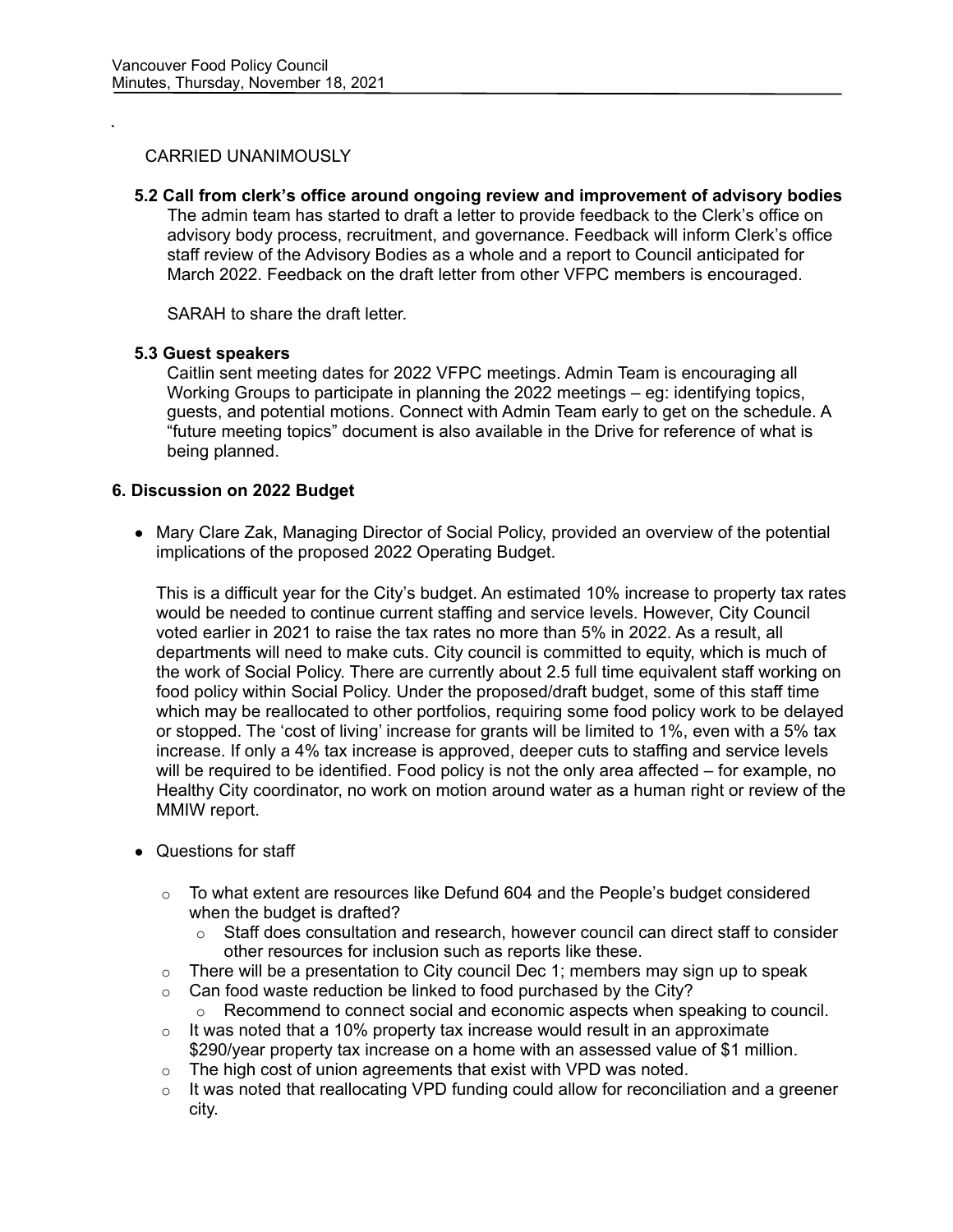- The Admin Team introduced a draft motion regarding the City's 2022 Operating budget. The draft motion was read aloud. Discussion of draft motion
	- $\circ$  There is a need to need to centre indigenous voices work as part of reconciliation. People of the land are a priority, others can learn from indigenous views for how to build bridges.
	- $\circ$  City policies exclude voices; they need to include lived experience to build community.
	- $\circ$  It is easier to speak to hereditary chiefs because they consider the priority of the land already.
	- o What does UNDRIP mean? What does reconciliation mean?
	- o Recommend to include social enterprise to push for social impact.
	- $\circ$  It was noted the actual amount of the increase would have a minimal for most residents.

# **Motion regarding City of Vancouver Budget 2022**

#### Background:

The Operating Budget of the City of Vancouver sets out the way the City annually allocates spending to cover operating costs and is primarily funded through property taxes. Under B.C. law, the City of Vancouver's operating budget cannot have a deficit, so the operating budget must balance providing services with a desire to keep property tax increases manageable. Each year, City of Vancouver staff prepare a proposed operating budget for the following fiscal year. As part of this process, staff provide several briefings to Council during which Council has time to receive and comment on information about the budget as it is developed. By November, the draft budget is typically finalized and in early December, a Council meeting is held to debate and vote on the proposed budget. As part of that debate, Council may make amendments to the draft budget before approving it.

Earlier in this year of 2021, City of Vancouver Council directed staff to develop a 2022 operating budget funded by a property tax increase of no more than 5%, and to explore options for property tax increases at 3% and 4% so that Council could consider several scenarios; and Staff are not recommending the 4% or 3% tax increase scenarios, as these would require significant service reductions and staff layoffs, such as

a. Under the 4% increase scenario - Reductions to grant increases: remove grants annual inflationary increase for Social, Cultural, and Homelessness Action Week grants b. Under the 3% increase scenario - Significant reduction in staff and work program, including service reductions at inner-city Community Centres and grants to Non-Profit Organisations. Staff would seek Council direction on what work to stop doing.

c. the 5% tax increase scenario, an additional 45 million in savings must be identified in order to avoid a deficit, resulting in initiatives across departments would be unfunded (delayed or stopped).

Under the 3%, 4%, or 5% tax scenarios, which are designed to achieve savings, the following negative impact on food policy work in Vancouver would occur:

1. Food policy staff: These scenarios would redirect a Social Planner I (Food Systems) to work on other portfolios, reducing social policy food staff from approximately 2.6 FTE to about 1.6 FTE. Specifically, the information presented to Council identifies continued work on urban farming guidelines and other food initiatives as work items that will be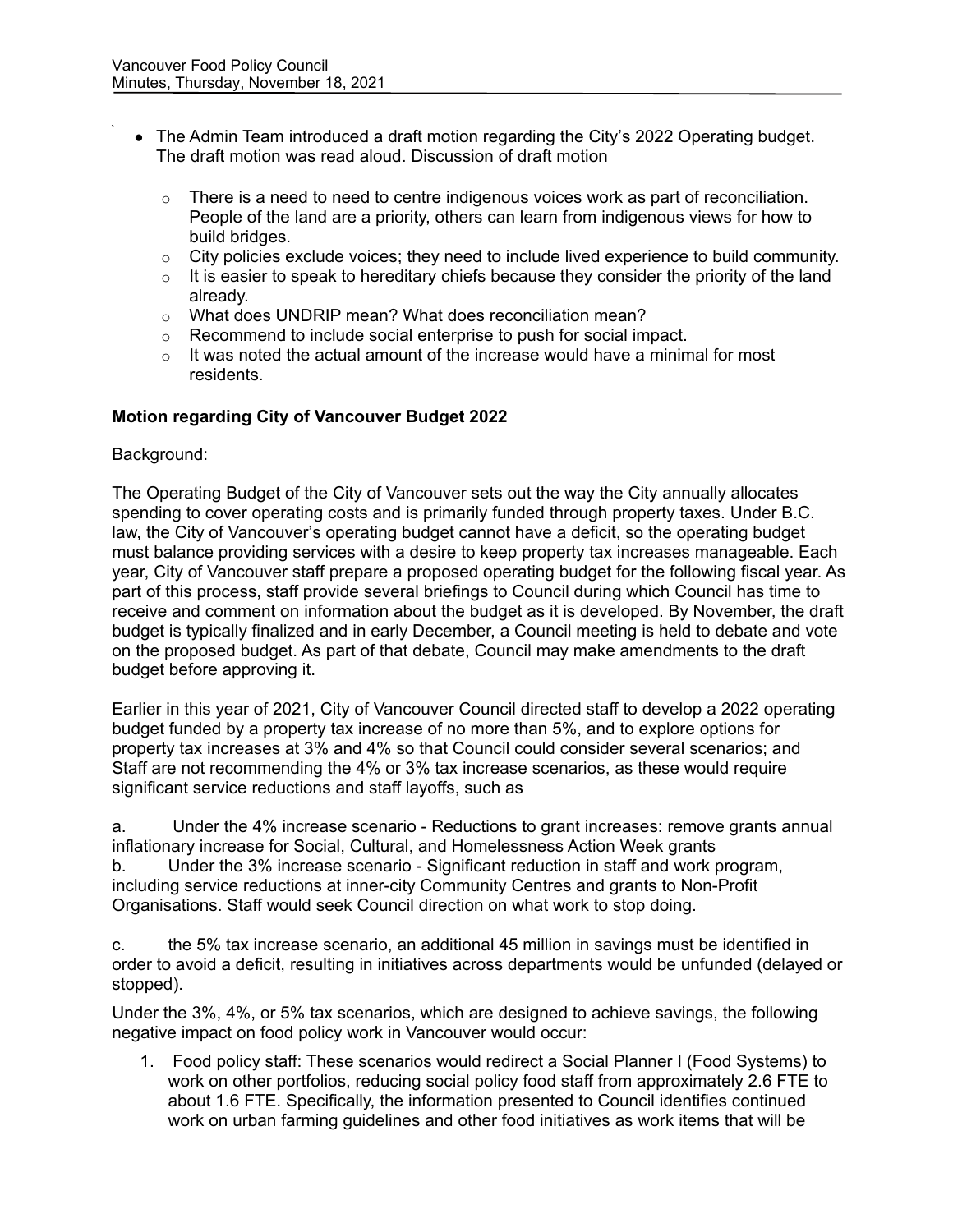delayed or stopped in 2022 under these budget scenarios.

- 2. Grant increases: These scenarios would eliminate part of the regular 2% annual increase to the City's granting program budget, which includes Social Policy grants such as Sustainable Food System grant and others. This impacts the ability to award any inflationary or new program grants in 2022.
- 3. Portfolios with links to food systems or VFPC priorities: these scenarios would negatively impact several other portfolios with links to food systems or VFPC priorities where there will increase staff vacancies or extend them or face delays to hiring of new staff (e.g., additional staff to assist in the implementation of UNDRIP and assist with Indigenous relations; staff to implement the Language Access Policy, including translation of City communications to the public, delays to Circular Economy Strategy, and others).

# **More background from community orgs and reports:**

- 1. Kiwassa Neighbourhood House Report "Transforming Dignified Food Access": "Our work is informed by the City of Vancouver's Food Charter, specifically in recognizing "access to safe, sucient, culturally appropriate and nutritious food as a basic human right for all Vancouver residents" and in reflecting "the dialogue between the community, government, and all sectors of the food system." (www.vancouver.ca/files/cov/Van Food Charter.pdf) Our work is further informed by the Right to Food principles outlined by the United Nations [\(www.ohchr.org/EN/Issues/Food/Pages/AboutHRFood.aspx\)](http://www.ohchr.org/EN/Issues/Food/Pages/AboutHRFood.aspx) as the right to have regular, permanent and unrestricted access to adequate and sufficient food that is culturally appropriate, and which ensures a physical and mental, individual and collective, fulfilling and dignified life free of fear."
- 1. "Red Women Rising" Report from the Downtown Eastside Women's Centre: "Indigenous women's poverty in the DTES is one of the main factors magnifying vulnerability to abusive relationships, sexual assault, child apprehension, exploitative work conditions, unsafe housing, food insecurity, poor health, and social isolation. The national poverty rate for Indigenous women is 36 percent, which is more than double the rate of non-Indigenous women. In a DTES women's safety audit, 57 percent of women said that they had felt forced to do something they were not comfortable with in order to survive and make ends meet.8 In a separate study, one-third of women on welfare reported staying or returning to an abusive partner for financial reasons, and one-fifth of women reported engaging in the survival sex trade due to welfare rules."
- 1. PIVOT Legal Society's "Project Inclusion":

"Our systems for securing the basic necessities of life—income, food, shelter, health care, psychological support—are not equitably distributed nor consistently administered" and that those who face barriers to inclusion such as poverty and homelessness, are often denied access to food.

2. BC Food Systems Network Working Group on Indigenous Food Sovereignty "9th Annual Meeting Report Part 1 Prepared by: Dawn Morrison, August 2015": "We are dealing with a high level of stress and illness associated with past traumas and social and environmental injustice issues in our families and communities. It is important we respect and honour those that are here and those that can't be here, and do what we can to accommodate more participation in a more informal structure that is sensitive to the cultural values and concept of time, as well as the high context communication patterns of Indigenous people. Important note: The healing process and deep and meaningful truth

and reconciliation of past injustices takes time and cannot be rushed or forced into an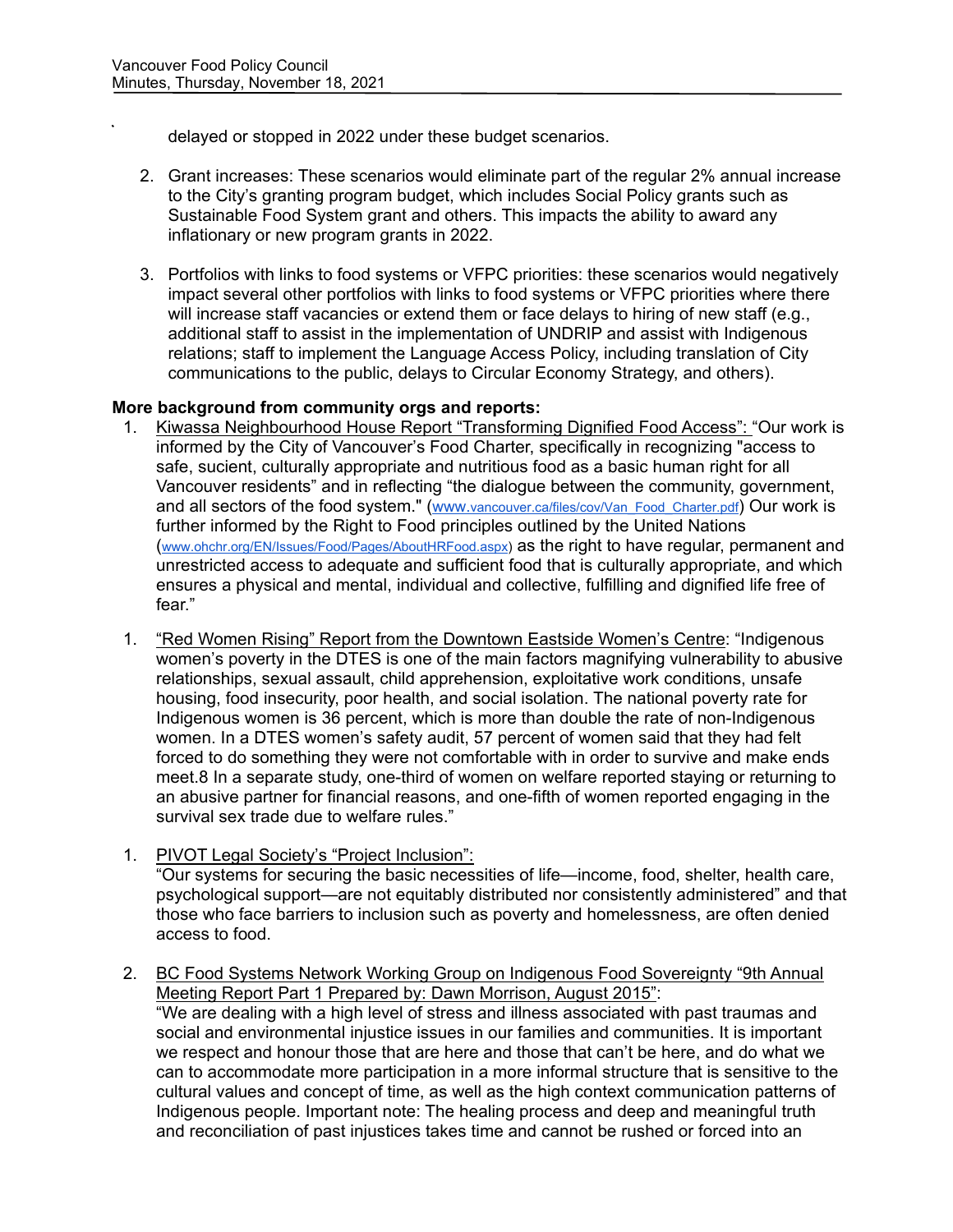outside agenda or low context communication pattern or a cultural concept of time that does not reflect Indigenous ways of being, doing and knowing."

- 3. "Nothing About Us Without Us!" Originally from James Charlton: "Nothing About Us Without Us: Disability, Oppression and Empowerment" although heard first by contributing member of Vancouver Food Policy Council 2021 Term, Sarah Common, from Tracey Morrison, Vancouver Area Network of Drug Users.
- 4. People's Budget: Reimagining How We Support One Another In Our Communities, 2021 "The People's Budget is a project of the Defund 604 Network. We stand in solidarity with Indigenous self-determination and organize on the unceded territories of the xʷməθkʷəyəm (Musqueam), Skwxwu7mesh (Squamish), səl ílwətaʔɬ (Tsleil-Waututh), Q'e'yc'ey (Katzie), Qw'?ntl'en (Kwantlen) kʷikʷəʌ̌əm (Kwikwetlem), qiqéyt (Quay Quayt), and Stó:lō peoples." ̓

# **FINAL MOTION AS APPROVED**

MOVED by Sarah Common SECONDED by Marc Schutzbank

# WHEREAS

- 1. The City of Vancouver has declared itself a City of Reconciliation and is committed to adopting UNDRIP. The City's policies as they exist exclude many voices and create barriers to access and understanding; to put Reconciliation into action we must listen to Indigenous voices and dismantle these barriers together, to clearly understand what Reconciliation and UNDRIP mean to those who are most impacted.
- 1. Access to affordable, nutritious, culturally appropriate food is a social determinant of health, increasing health and safety in our communities.
- 1. Food security is a critical component, not only of the City of Vancouver's own strategy, but also as named by community organizations in the following reports, who we look to for leadership:
	- a. "Transforming Dignified Food Access" Report from Kiwassa Neighbourhood House Report
	- b. "Red Women Rising" Report from the Downtown Eastside Women's Centre
	- c. "Project Inclusion", Report from PIVOT Legal Society
	- d. "9th Annual Meeting Report Part 1 Prepared by: Dawn Morrison, August 2015": BC Food Systems Network Working Group on Indigenous Food Sovereignty.
	- e. "People's Budget: Reimagining How We Support One Another In Our Communities, 2021" by the Defund604 Network.
- 1. Cutting staff time would directly oppose the recommendations of the Vancouver Food Policy Council in these recent examples of motions, letters, and memos (though there are many more from previous terms) that specifically cite the need for additional staff time and resources to support a just and sustainable food system:
	- a. Motion supporting Local Food Systems Action Plan 2021; November 8 2021
	- b. Memo to Council re: Accessibility and Virtual Meetings, signed by VFPC co-chairs; October 2021
	- c. Supporting frontline initiatives at DTES NH and Dudes Club; Jan 11, 2021
	- d. Motion on Urban Farm Guidelines; April 2021,
	- e. Motion to support diversity on councils; 2018.
	- f. Motion Vancouver Food Strategy Progress Report and Action Plan Update; 2017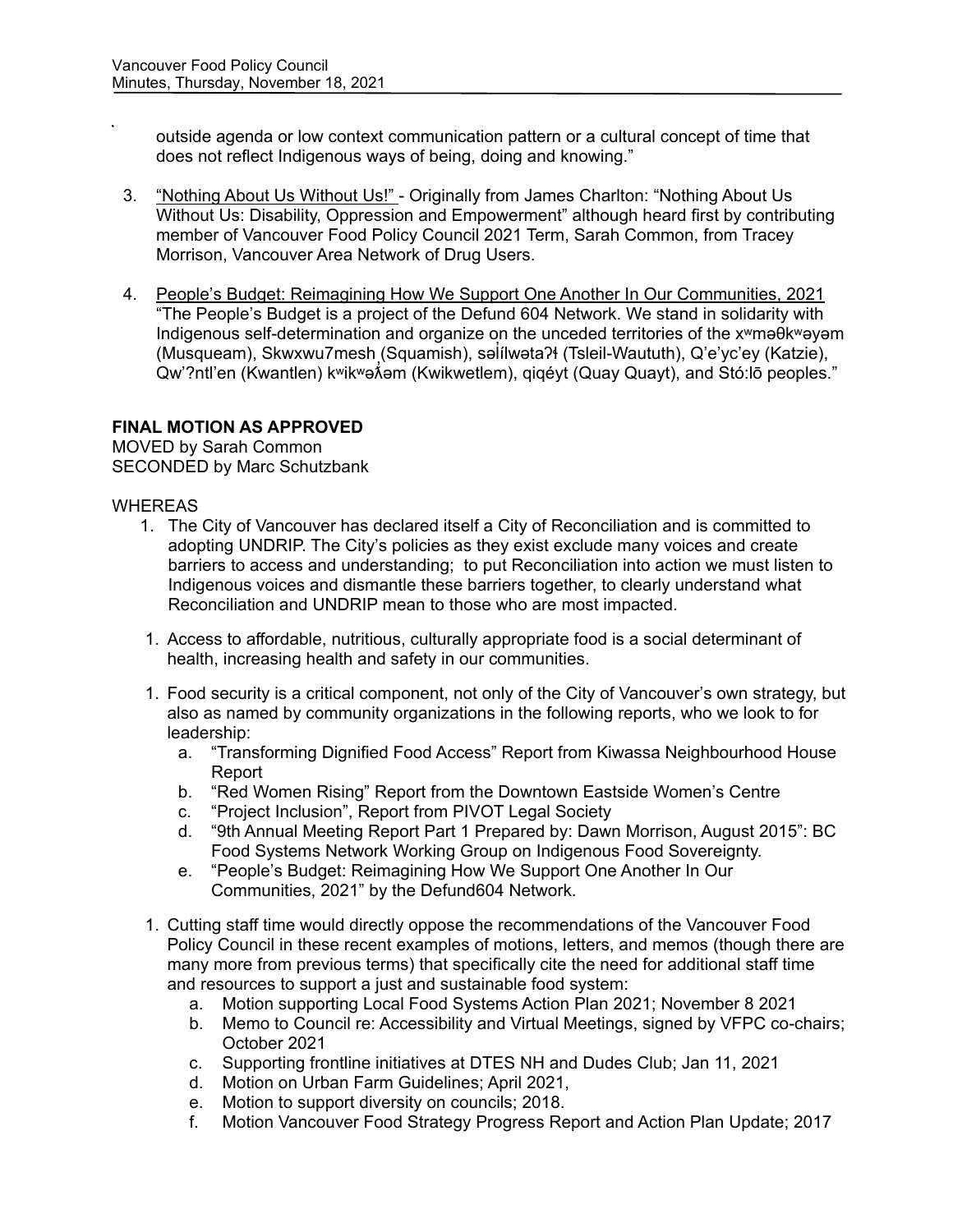- 1. The City of Vancouver has continually pushed back the report on urban farming, originally scheduled in 2018, which continues to be pushed back as a result of budgetary concerns.
- 1. Vancouver Food Policy Council acknowledges that we rely on the support of City Staff in making our work relevant, timely, and impactful, navigating and translating City of Vancouver policy into accessible language and structure.
- 1. Vancouver Food Policy Council recognizes that grants programming supports grassroots and community organised initiatives in bridging gaps in City services, and that it is in the leadership of those groups that we see direct impact in communities that are equity denied, with youth and children, elders and newcomers alike. Community knows what it needs to be safe; the work of the City, and of its Advisory Councils, is to empower the leadership of communities who live the experiences of disconnection to food.
- 1. Food prices are increasing, and with future increasing food prices on the horizon, any decrease of financial support for food systems grants, school food programs, or city run subsidized meal programs can have a dramatic and deleterious impact on the people it serves.
- **THEREFORE BE IT RESOLVED THAT** the Vancouver Food Policy Council calls on the City of Vancouver to:
- 1. Prioritise and centre Indigenous Leadership, listening deeply to voices of lived and living experience, to those who have stewarded the lands, soils and waterways of this place since time immemorial.
- 2. Explore additional taxes and revenue generation and review budget allocations across departments to continue to work toward a just and sustainable food system.
- 1. Create a meaningful, accountable and equitable participatory budget process.
- 2. Fund the following in the 2022 Operating Budget:
	- a. Support Community Led Safety through increasing the "Social Impact Grants" budget - to support Non Profit Organisations and social enterprises, including those organisations who deepen access to food, build food systems literacy, engage youth and children in food systems, build equitable community gardens and green spaces, reduce food waste, build mutual aid systems around food sharing, and together build resilient food systems in the city.
	- b. Take Action on Climate Change: Supporting Parks Board Manager of Environment and Sustainability Position to provide focused Park Board management oversight of Climate Emergency + Resilience, Biodiversity Strategy, Access to Nature, Vancouver Plan – Ecological City, One Water and MST environmental and restoration/stewardship.
	- c. Increase Focus on Equity and Critical Social Issues: City Manager implementation of the UN Declaration on the Rights of Indigenous Peoples and to meet the demands of the City's evolving Indigenous-relations work with specific reference to funding work supporting Murdered and Missing Indigenous Women and Girls.
	- d. Low-cost meal provision: no increases on meal fees for meals served at three inner-city community centres to keep costs low for people experiencing homelessness and food insecurity.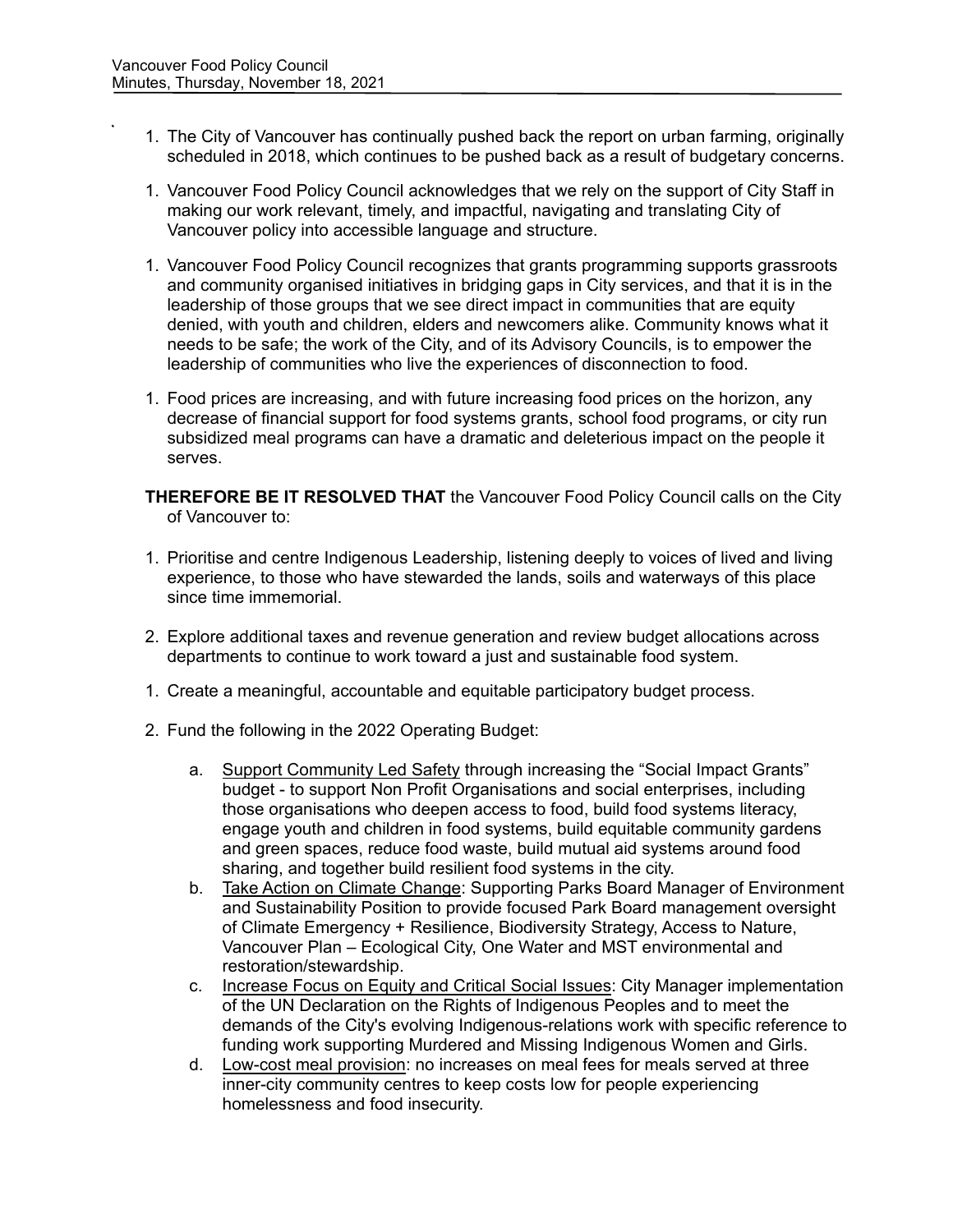- e. Food policy staff: retain the Social Planner I (Food Systems) to enable continued work on urban farming guidelines and other food initiatives.
- f. Support Britannia Community Centre in hiring a Youth Worker providing support critical to youth in this neighbourhood, including connection to food through the rich programming around food at this Centre.

# CARRIED UNANIMOUSLY

# **7. Bread basket (outstanding items)**

# **7.1 Vancouver Soil Day motion**

Background: The International Union of Soil Sciences, in December 2002, proposed that December 5 should be World Soil Day. This day would signify the importance of soil in our ecosystem and the critical impacts of the destruction of soil.

In December 2013, at the 68th United Nations Assembly, December 5 wa[s](https://www.un.org/en/observances/world-soil-day) officially declared as World Soil Day. The following year, 2014, marked the first official celebration of the event on December 5, 2014.

World Soil Day aims to attain global attention and bring the effects of soil loss and damage to light. Without soil, the ever-growing population will remain underfed since plants won't have any space to grow. World Soil Day demands recognition and support for the management of soil along with sustainability. It aims for proper maintenance and care of soil all over the world.

Each year World Soil Day has a theme and for 2021 the theme is **'Halt soil salinization, boost soil productivity",** particularly relevant to coastal regions such as the Lower Mainland and Vancouver.

Many public engagement activities are and can be planned around Dec 5 as communitybuilding and educational opportunities to raise awareness about maintaining healthy ecosystems and our planetary well-being.

The City of Vancouver proclaimed a "Vancouver Soil Day" in 2015 and 2020.

# **Motion to request a City of Vancouver proclamation of "VANCOUVER SOIL DAY"**

MOVED by Clare Cullen SECONDED by Alice Briggs

> WHERE*A*S Healthy soil is important for all living things and healthy soils sustain life and society; bringing us into connection with the land, and the Host Nations of Musqueam, Squamish and Tsliel-Waututh.

AND WHEREAS December 5th, 2021 is United Nations World Soil Day;

#### AND WHEREAS

Soil is essential for food security, food production, food waste reduction and composts; all of which are linked to the creation of a just and sustainable food system to which the City of Vancouver committed itself to in the 2013 Vancouver Food Strategy;

AND WHEREAS